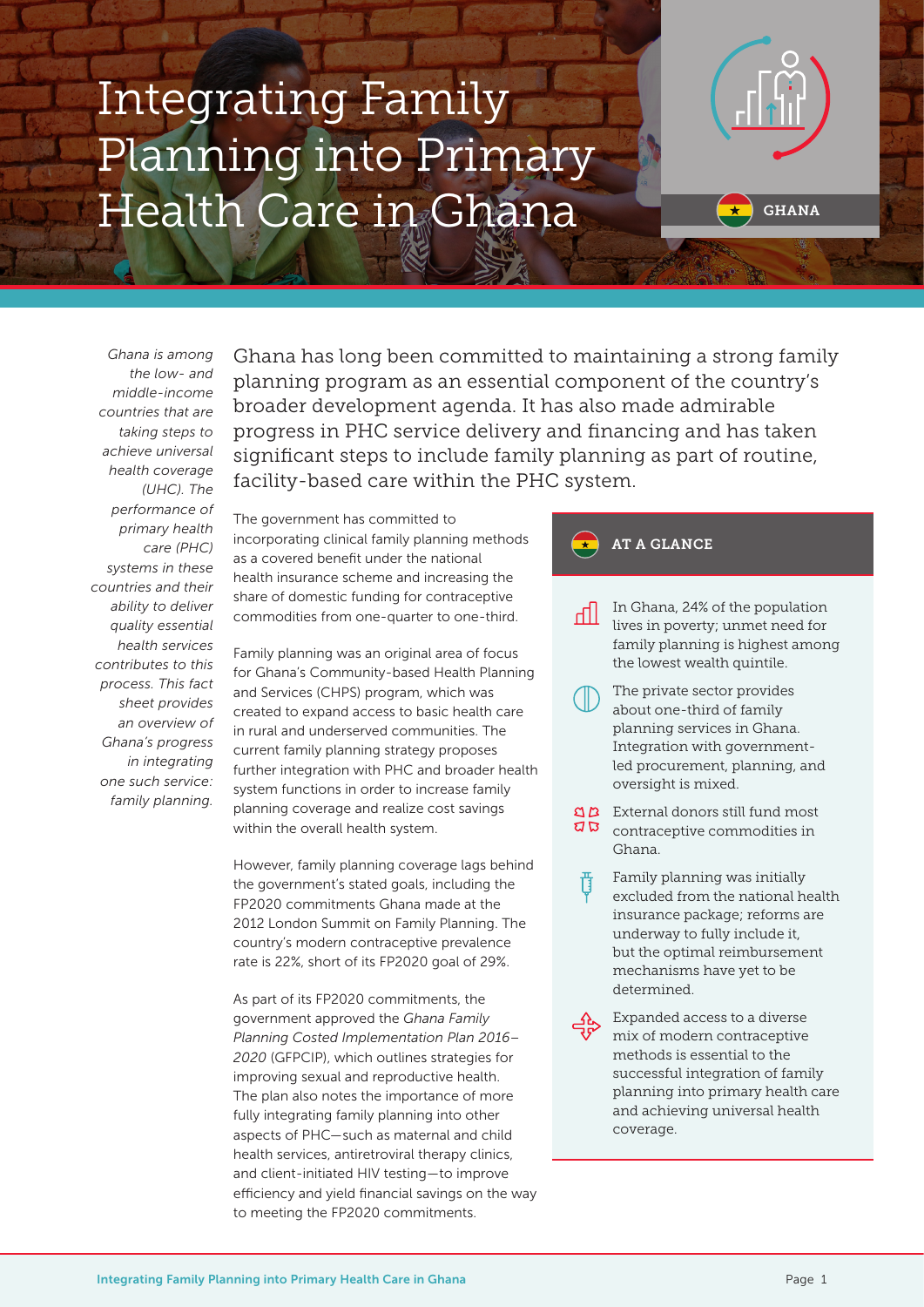#### How Family Planning Fits into the Health Care System

Ghana Health Service (GHS), an agency within the Ministry of Health, oversees the family planning program. GHS is also responsible for supervising accreditation of health facilities, paying staff salaries at public health centers, and leading supportive supervision for health workers. While the government administers the family planning program, donors such as the United Nations Population Fund and the United States Agency for International Development have significant influence over the direction of the program because of the funds they contribute for service delivery and commodities.

Family planning services are included in the main PHC structure in Ghana, both through health facilities and through the CHPS strategy, which grew out of a pilot program launched in 1998 to provide family planning and other basic PHC services to rural and underserved areas. The program places community health nurses in remote areas; those nurses recruit and manage a network of community health volunteers, who help with community engagement and health promotion and can provide condoms and information on other available family planning methods. However, the program has been plagued by high turnover among staff and volunteers.

One gap in realizing the GHS mandate on guiding and supervising health services is the lack of privatesector involvement. The private sector provides approximately one-third of family planning services in Ghana but is not well incorporated into the health system or well regulated by the government. This leaves the private sector largely excluded from access to subsidized family planning commodities, accreditation, and GHS supervision. One exception is the Christian Health Association of Ghana, a network of 302 faith-based health facilities that works closely with the Ministry of Health to provide health care in underserved areas.

#### Health Financing and Contraceptive Choice

Ghana still relies on donor funding for a significant portion of its health budget, especially for family planning service delivery and commodities, which are distributed to public-sector facilities. (See the figure on this page.) The World Bank currently funds some family planning services at the PHC level, but this funding goes only to public providers; these providers tend to use the funds to offer short-acting contraceptive methods because these methods are generally cheaper. As the government considers

further integrating family planning into PHC, it must consider the costs, who pays those costs, and the tradeoffs that accompany different reimbursement structures.

Funding Sources for Family Planning



In 2003, Ghana launched the National Health Insurance Scheme (NHIS), which covers a package of preventive and curative services for approximately 40% of Ghanaians. Funding for the NHIS comes mostly from a 2.5% earmark from Ghana's valueadded tax and smaller funding sources such as donor contributions and investment income. The NHIS also charges very low premiums (currently about US\$6 to US\$8 per year) to informal-sector members; the premiums are waived for large categories of highneed individuals.

Family planning services were excluded as a covered benefit in the initial NHIS law, passed in 2003, because donors were heavily funding such services and commodities. During the revision of the NHIS law in 2012, family planning services were included in the benefits package. However, this has not been implemented due to continued dependence on donor contributions for family planning commodities. Nonetheless, as part of its FP2020 commitments, the government said it would recalibrate the health system to function without the same levels of donor funding and would ensure that family planning is covered under the NHIS.

To facilitate this process, the government is piloting implementation of family planning services under the NHIS in selected districts. This will help determine the costs of covering family planning in the benefits package. The critical issue is provider reimbursement—whether to pay providers using capitation (paying an agreed-upon amount per person for a specific time period and package of PHC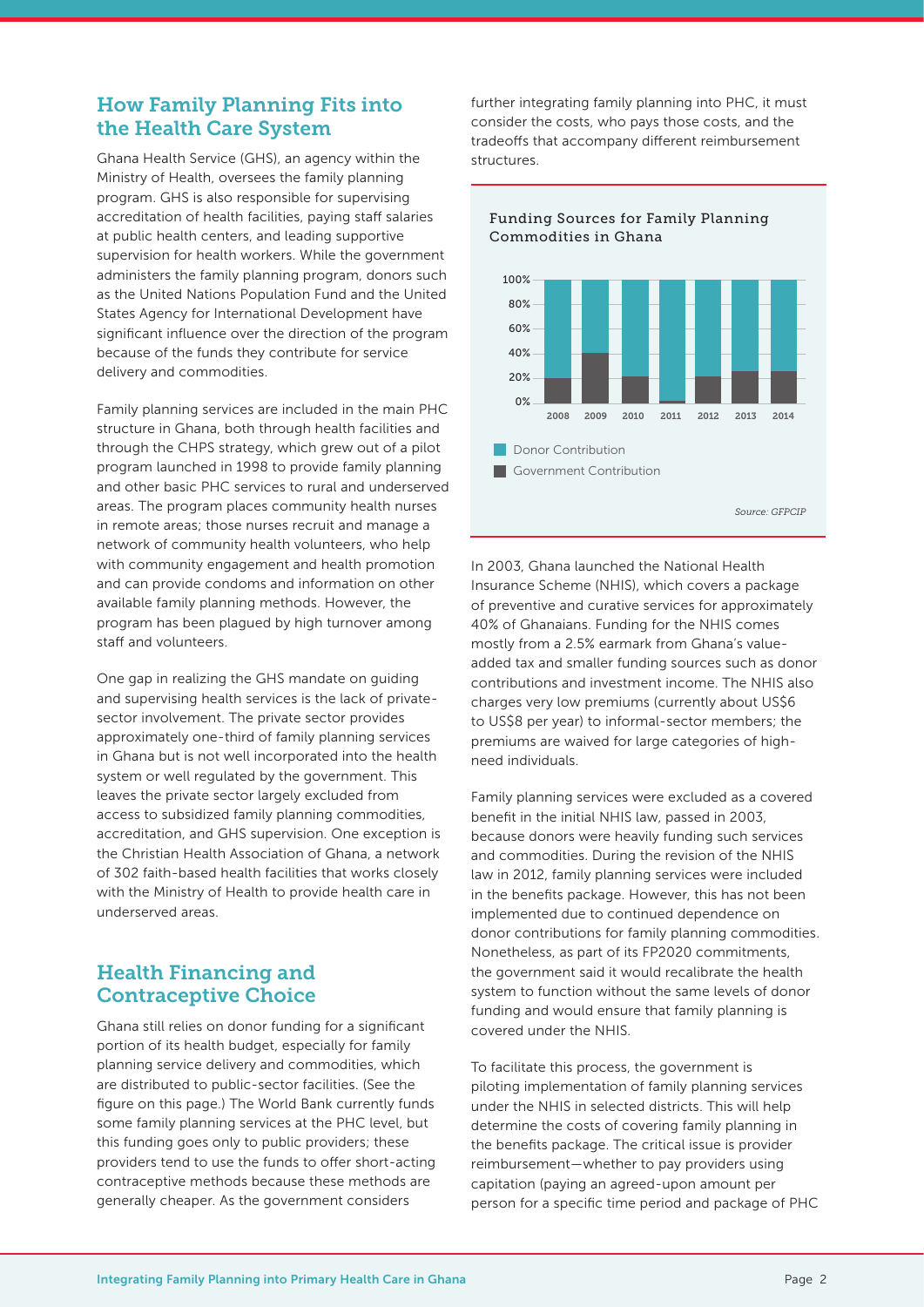services, including family planning), bundled payment (covering an episode of family planning counseling, method provision, and follow-up), or fee-for-service (reimbursement for each service provided). Costing of family planning services is especially challenging because those services should be accompanied by rights-based informed consent and counseling, which is time-consuming. Accounting for this time is important in considering reimbursements, including whether the basis of payment for counseling will be the same as for commodities.

External funding for contraceptive commodities helps ensure choice in the public sector. The system for ordering and delivering contraceptives is different for the private sector; this limits choice in private-sector facilities and makes it difficult to forecast overall contraceptive commodity needs for the country. The private sector has also historically been excluded from procurement planning for national family planning efforts.

Private-sector facilities purchase commodities from commercial suppliers. The method mix provided at private facilities is much more limited than those at public facilities, particularly for long-acting reversible methods. Less than a quarter of private facilities offer intrauterine devices (IUDs) or implants, and less than a third provide injectables.

The figure in the next column shows where Ghanaian women obtain modern contraceptive methods.



### Current Level of Integration

The following figure illustrates the degree to which family planning is already integrated into PHC in various service delivery settings in Ghana. In some settings, the PHC provider offers a comprehensive

![](_page_2_Figure_7.jpeg)

![](_page_2_Figure_8.jpeg)